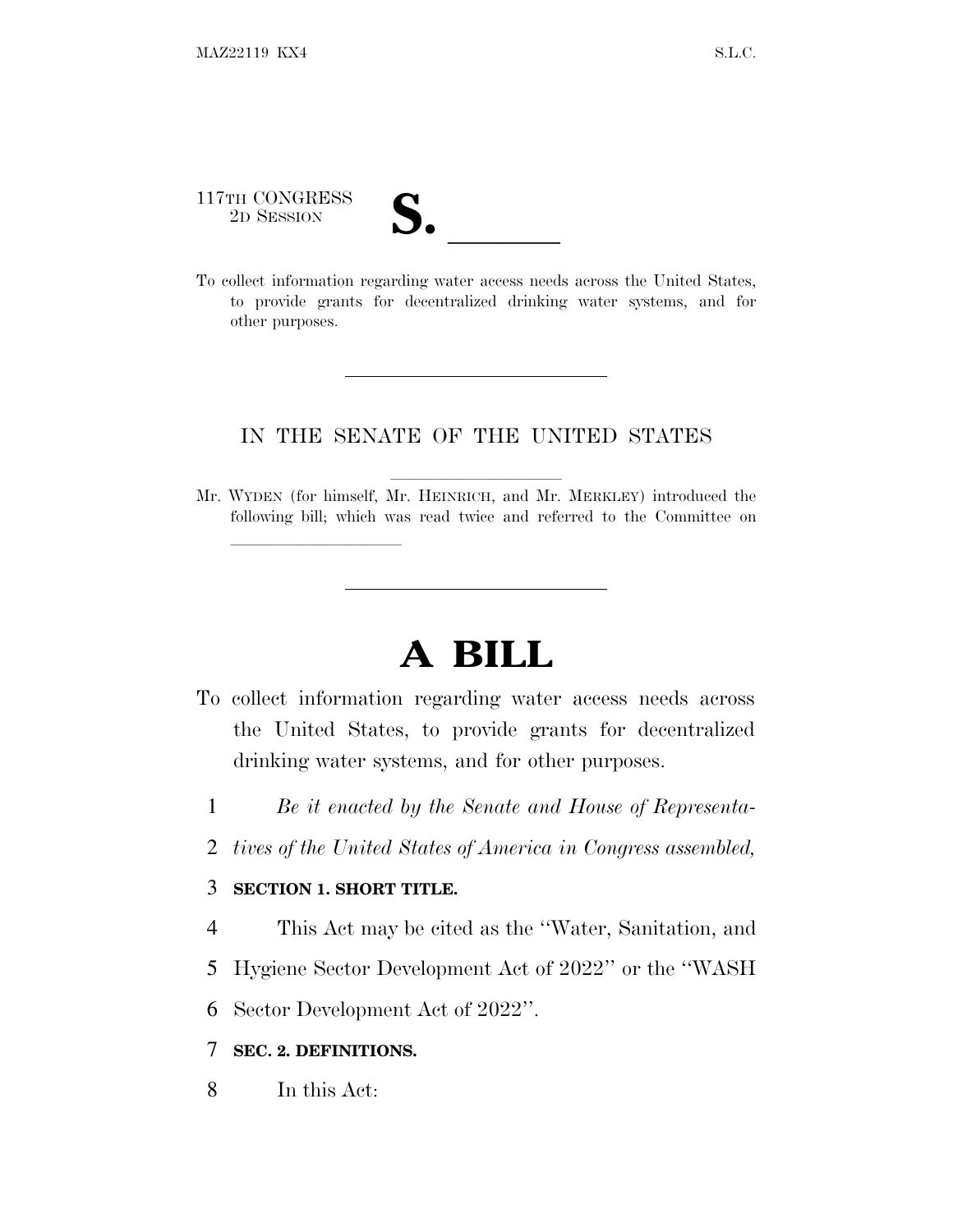| $\mathbf{1}$   | (1) ADMINISTRATOR.—The term "Adminis-                      |
|----------------|------------------------------------------------------------|
| $\overline{2}$ | trator" means the Administrator of the Environ-            |
| 3              | mental Protection Agency.                                  |
| $\overline{4}$ | (2) INDIAN TRIBE.—The term "Indian Tribe"                  |
| 5              | means any Indian or Alaska Native tribe, band, na-         |
| 6              | tion, pueblo, village, community, component band, or       |
| 7              | component reservation individually identified (includ-     |
| 8              | ing parenthetically) in the list published most re-        |
| 9              | cently as of the date of enactment of this Act pursu-      |
| 10             | ant to section 104 of the Federally Recognized In-         |
| 11             | dian Tribe List Act of 1994 (25 U.S.C. 5131).              |
| 12             | (3) STATE.—The term "State" means—                         |
| 13             | $(A)$ each of the 50 States;                               |
| 14             | (B) the District of Columbia; and                          |
| 15             | (C) any territory of the United States.                    |
| 16             | (4) TRIBAL GOVERNMENT.—The term "Tribal                    |
| 17             | government" means the recognized governing body            |
| 18             | of an Indian Tribe.                                        |
| 19             | SEC. 3. WATER AND SANITATION NEEDS WORKING GROUP.          |
| 20             | (a) IN GENERAL.—Not later than 180 days after the          |
| 21             | date of enactment of this Act, the Administrator shall es- |
| 22             | tablish a working group, to be known as the "Water and     |
| 23             | Sanitation Needs Working Group" (referred to in this sec-  |
| 24             | tion as the "Working Group")—                              |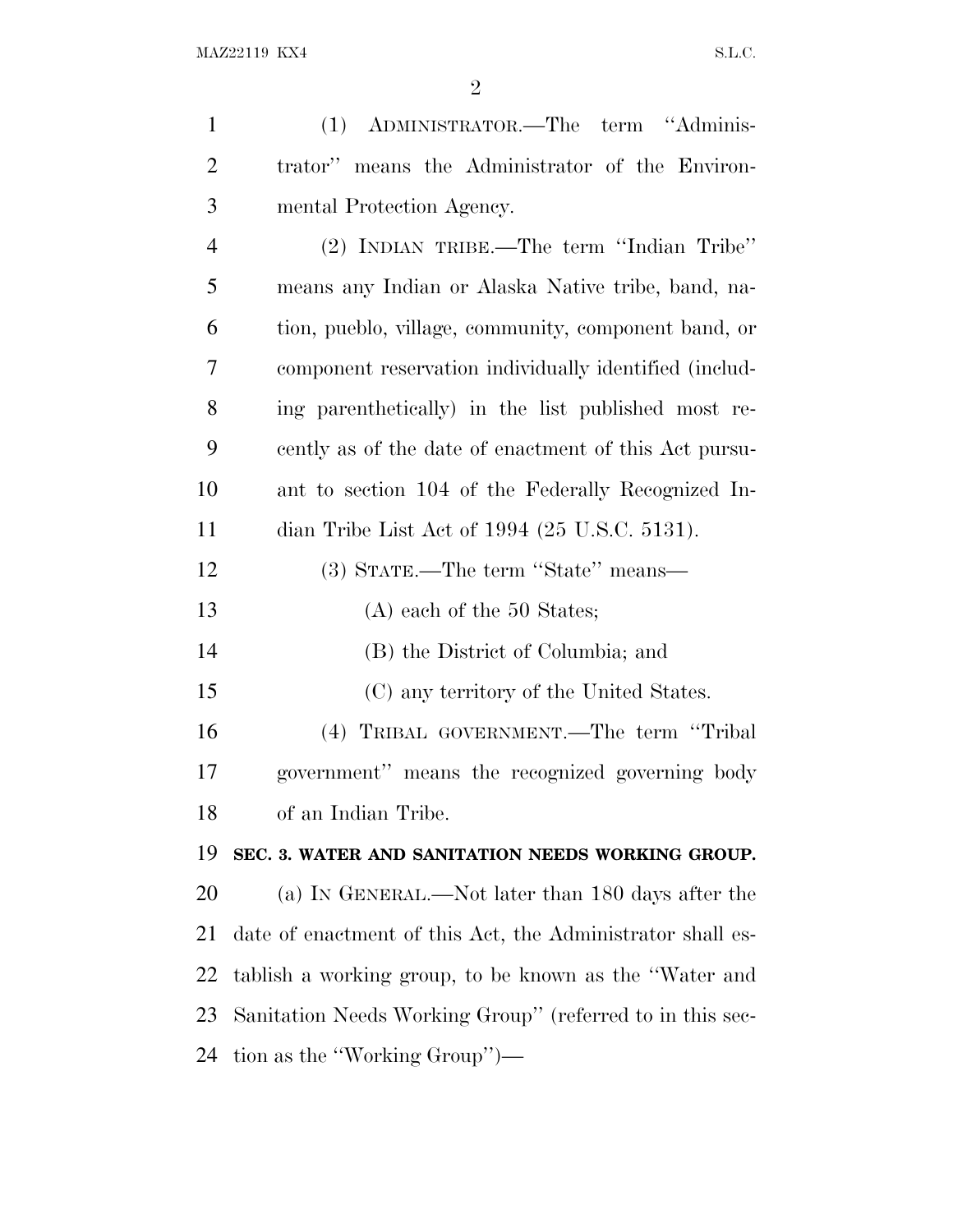(1) to work with a Federal agency or independ- ently to carry out a survey that will measure, as ac- curately as possible, the number and approximate geographic distribution of households in the United States that do not have access to drinking water in- frastructure or a means for the safe collection and disposal of wastewater; and (2) on the basis of the results of the survey car-

 ried out under paragraph (1), to prepare a report for Congress that estimates the cost of capital im- provements that would be needed to ensure that all households in the United States have access to reli- able drinking water and adequate sanitation, subject to the conditions that—

 (A) to the extent practicable, the cost esti- mate prepared under this paragraph shall take into consideration the cost of project proposals that may be submitted by individuals, the re- search community, nonprofit organizations with experience in the water and sanitation sectors, and Federal, State, local, or Tribal government agencies consistent with guidance provided by 23 the Working Group; and

 (B) the Working Group will not be re-25 quired to collect or report personally identifiable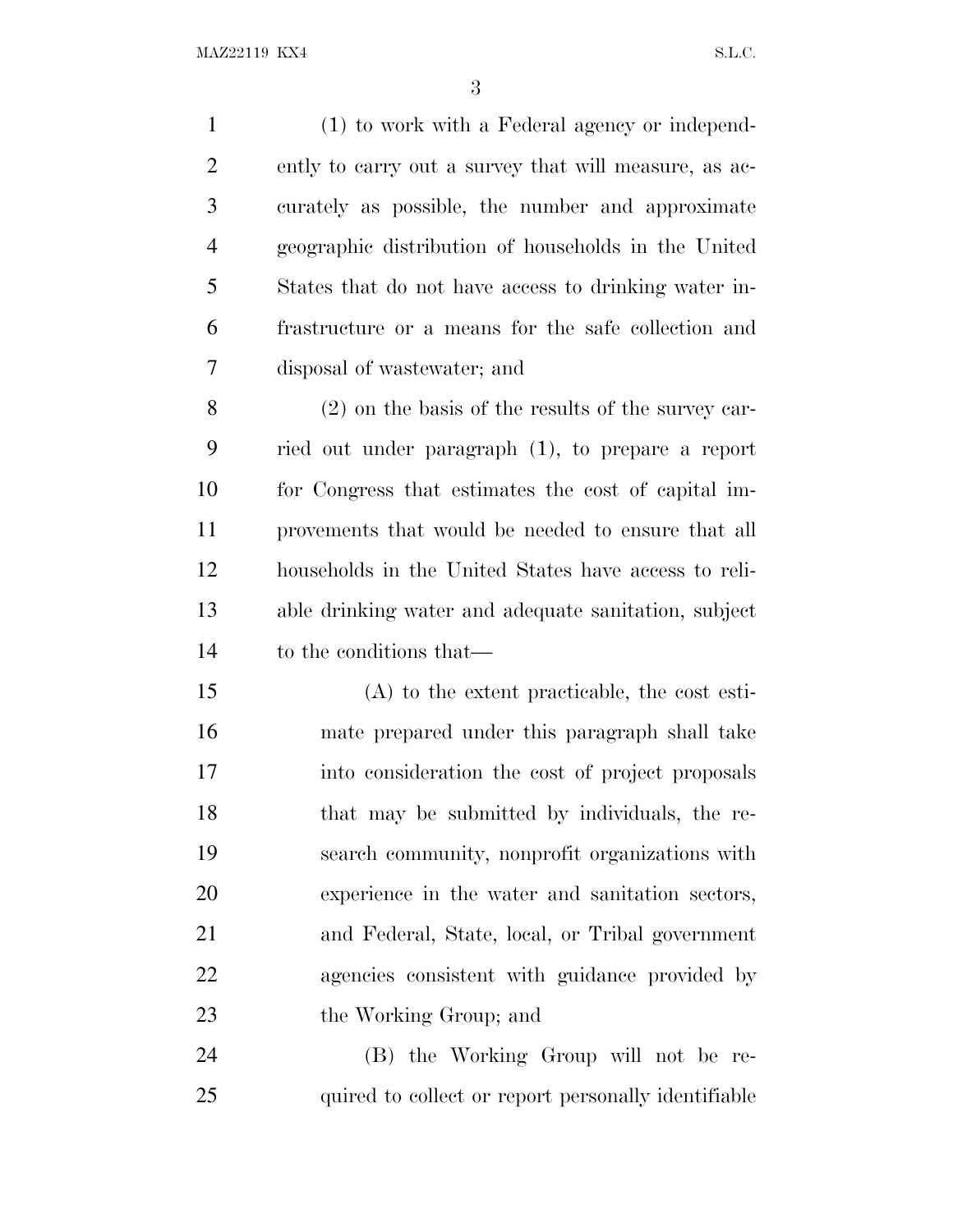| $\mathbf{1}$   | information, but can maintain information with        |
|----------------|-------------------------------------------------------|
| $\overline{2}$ | respect to drinking water and sanitation needs        |
| 3              | based on ZIP code or another appropriate geo-         |
| $\overline{4}$ | graphic breakdown.                                    |
| 5              | (b) CHAIRPERSON; MEMBERSHIP.—                         |
| 6              | (1) CHAIRPERSON.—The Administrator shall              |
| 7              | serve as the chairperson of the Working Group.        |
| 8              | (2) MEMBERSHIP.—In addition to the Adminis-           |
| 9              | trator, the Working Group shall comprise senior rep-  |
| 10             | resentatives from such Federal agencies as the Ad-    |
| 11             | ministrator determines to be appropriate, includ-     |
| 12             | $ing$ —                                               |
| 13             | (A) the Department of the Interior, includ-           |
| 14             | ing the Bureau of Indian Affairs;                     |
| 15             | (B) the Department of Agriculture;                    |
| 16             | (C) the Census Bureau;                                |
| 17             | (D) the Department of Health and Human                |
| 18             | Services, including the Indian Health Service;        |
| 19             | and                                                   |
| 20             | (E) the Department of Housing and Urban               |
| 21             | Development.                                          |
| 22             | (c) DUTIES.—The Working Group shall—                  |
| 23             | (1) leverage the expertise of industry, the re-       |
| 24             | search community, nongovernmental organizations,      |
| 25             | and utilities, including through the incorporation of |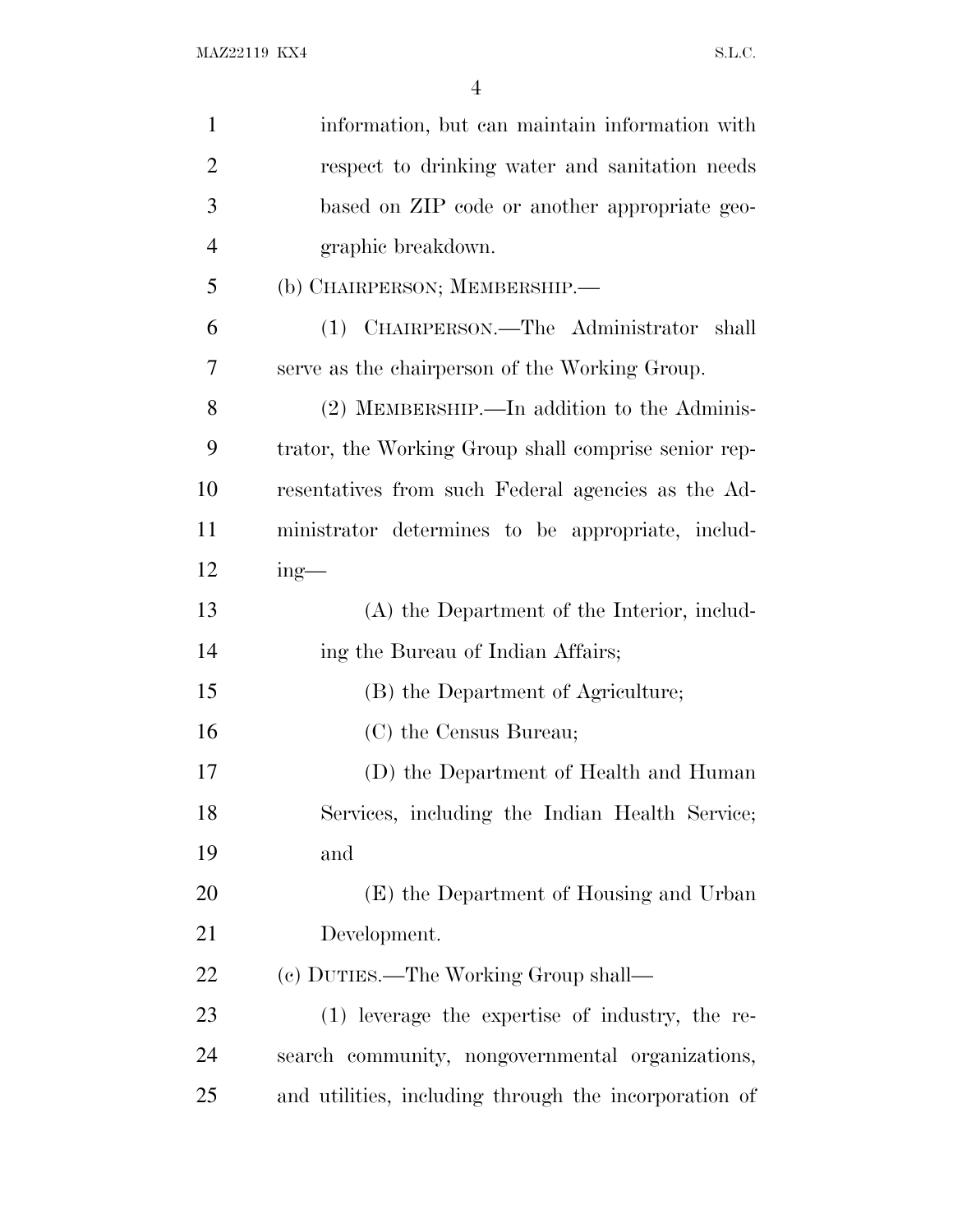| $\mathbf{1}$   | information that could be collected by utilities, cir- |
|----------------|--------------------------------------------------------|
| $\overline{2}$ | cuit riders, and technical assistance providers;       |
| 3              | (2) consult, on a regular basis, with States,          |
| $\overline{4}$ | units of local government, Indian Tribes, and rel-     |
| 5              | evant Federal agencies not included in the member-     |
| 6              | ship of the Working Group; and                         |
| 7              | $(3)$ in carrying out subsection $(a)$ —               |
| 8              | (A) seek to determine whether the decen-               |
| 9              | nial census or another existing survey of the          |
| 10             | Federal Government presents an efficient op-           |
| 11             | portunity for collecting the information de-           |
| 12             | scribed in paragraph (1) of that subsection;           |
| 13             | (B) seek to coordinate Federal programs                |
| 14             | and policies to support the collection and use of      |
| 15             | the information described in that subsection;          |
| 16             | (C) develop a methodology for creating the             |
| 17             | $\cos t$ estimate required under paragraph $(2)$ of    |
| 18             | that subsection; and                                   |
| 19             | (D) oversee the collection of—                         |
| 20             | (i) the information described in para-                 |
| 21             | $graph(1)$ of that subsection; and                     |
| 22             | (ii) the information necessary to cre-                 |
| 23             | ate the cost estimate required under para-             |
| 24             | $graph (2)$ of that subsection.                        |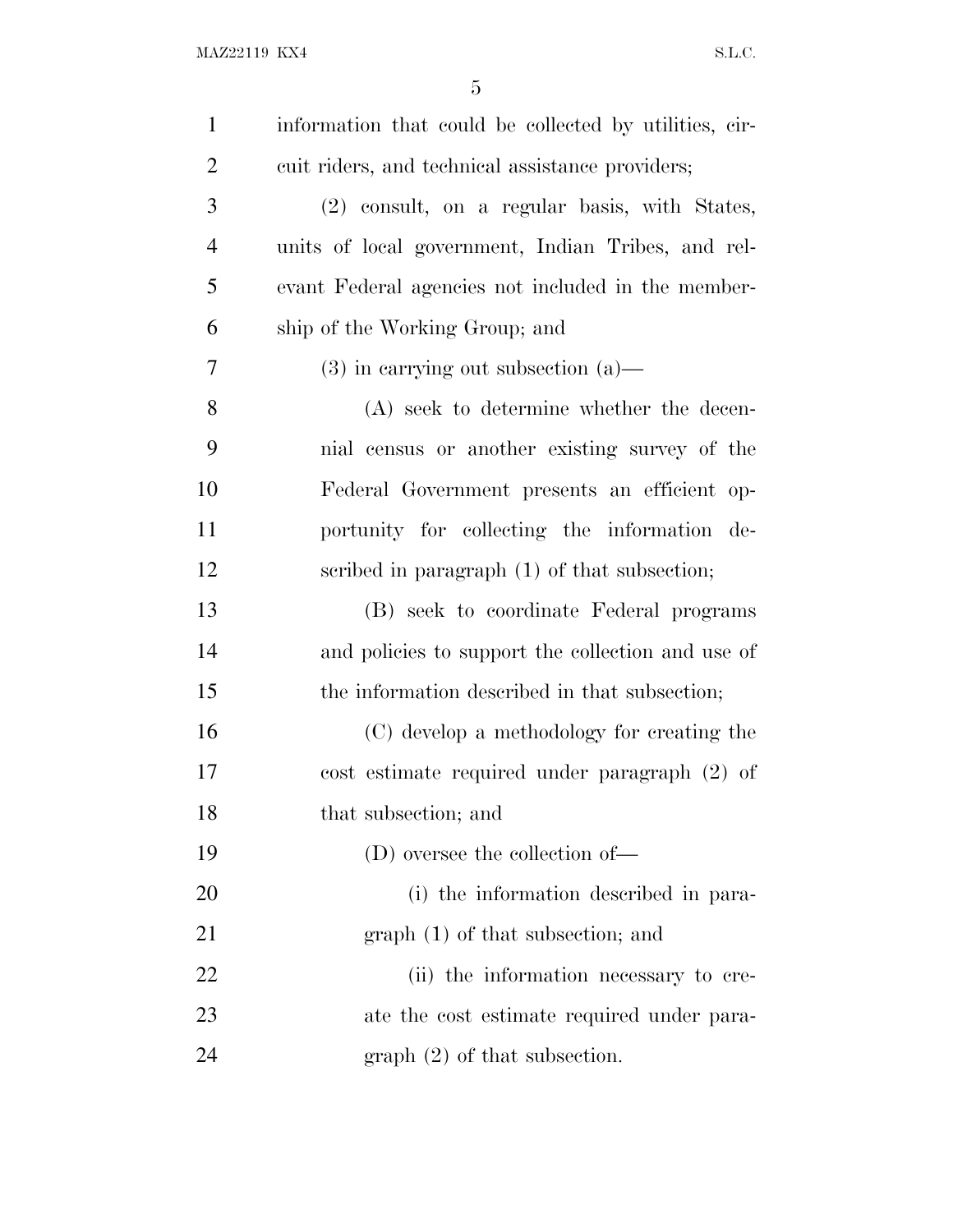| $\mathbf{1}$   | (d) REPORT ON WATER AND SANITATION NEEDS.—                  |
|----------------|-------------------------------------------------------------|
| $\overline{2}$ | Not less frequently than once every 2 years, the Adminis-   |
| 3              | trator shall submit to Congress a report that describes the |
| $\overline{4}$ | activities and findings of the Working Group, including—    |
| 5              | (1) an explanation of the methodology used by               |
| 6              | the Working Group to determine drinking water and           |
| 7              | sanitation needs;                                           |
| 8              | $(2)$ an estimate of the amount of funds nec-               |
| 9              | essary to provide all households with access to reli-       |
| 10             | able drinking water and adequate sanitation; and            |
| 11             | (3) a breakdown by State and, if possible, con-             |
| 12             | gressional district of-                                     |
| 13             | (A) drinking water and sanitation needs;                    |
| 14             | and                                                         |
| 15             | (B) the amount of funding required to ad-                   |
| 16             | dress those needs.                                          |
| 17             | (e) AUTHORIZATION OF APPROPRIATIONS.—There                  |
|                | 18 are authorized to be appropriated to the Administrator   |
| 19             | and other necessary Federal agencies to collect the infor-  |
| 20             | mation and prepare the reports required under this sec-     |
| 21             | $tion$ —                                                    |
| 22             | $(1)$ for each of fiscal years 2023 through 2027,           |
| 23             | $$10,000,000;$ and                                          |
| 24             | $(2)$ for fiscal year $2028$ and each fiscal year           |
| 25             | thereafter, such sums as may be necessary.                  |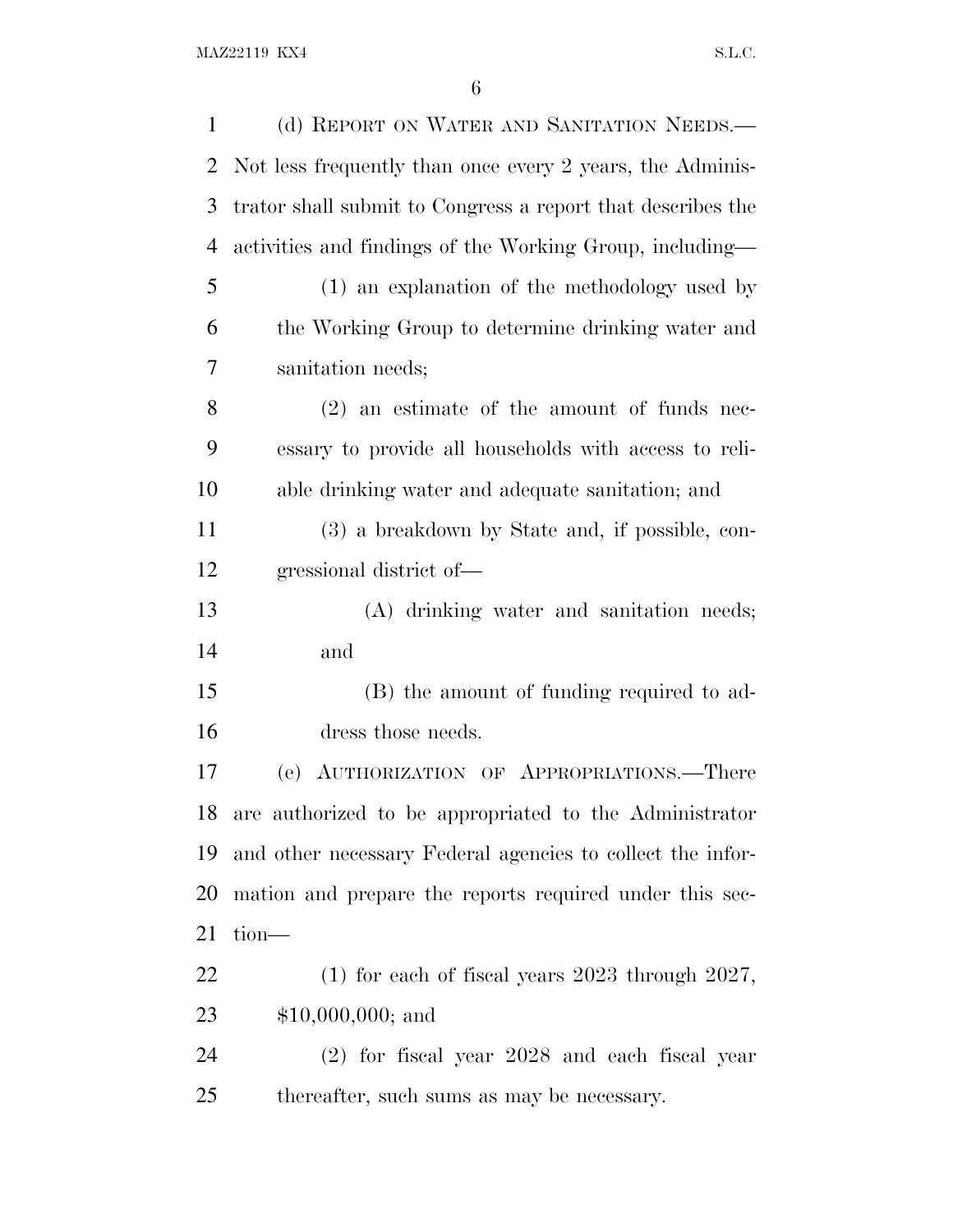| 1              | SEC. 4. GRANTS FOR CONSTRUCTION AND REFURBISH-              |
|----------------|-------------------------------------------------------------|
| $\overline{2}$ | MENT OF INDIVIDUAL HOUSEHOLD OR COM-                        |
| 3              | MUNITY DECENTRALIZED DRINKING WATER                         |
| 4              | SYSTEMS FOR INDIVIDUALS WITH LOW OR                         |
| 5              | MODERATE INCOME.                                            |
| 6              | Part E of the Safe Drinking Water Act (42 U.S.C.            |
| 7              | 300j et seq.) is amended by adding at the end the fol-      |
| 8              | lowing:                                                     |
| 9              | "SEC. 1459H. GRANTS FOR CONSTRUCTION AND REFUR-             |
| 10             | BISHMENT OF INDIVIDUAL HOUSEHOLD OR                         |
| 11             | <b>COMMUNITY</b><br><b>DECENTRALIZED</b><br><b>DRINKING</b> |
| 12             | WATER SYSTEMS FOR INDIVIDUALS WITH                          |
| 13             | LOW OR MODERATE INCOME.                                     |
| 14             | "(a) DEFINITIONS.—In this section:                          |
| 15             | "(1) ELIGIBLE INDIVIDUAL.—The term 'eligible                |
| 16             | individual' means a member of a low-income or mod-          |
| 17             | erate-income household, the members of which have           |
| 18             | a combined income (for the most recent 12-month             |
| 19             | period for which information is available) equal to         |
| <b>20</b>      | not more than 80 percent of the median nonmetro-            |
| 21             | politan household income for the State, Indian land,        |
| 22             | or territory in which the household is located, ac-         |
| 23             | cording to the most recent information collected by         |
| 24             | the Census Bureau.                                          |
| 25             | "(2) INDIAN LAND.—The term 'Indian land' in-                |
| 26             | cludes—                                                     |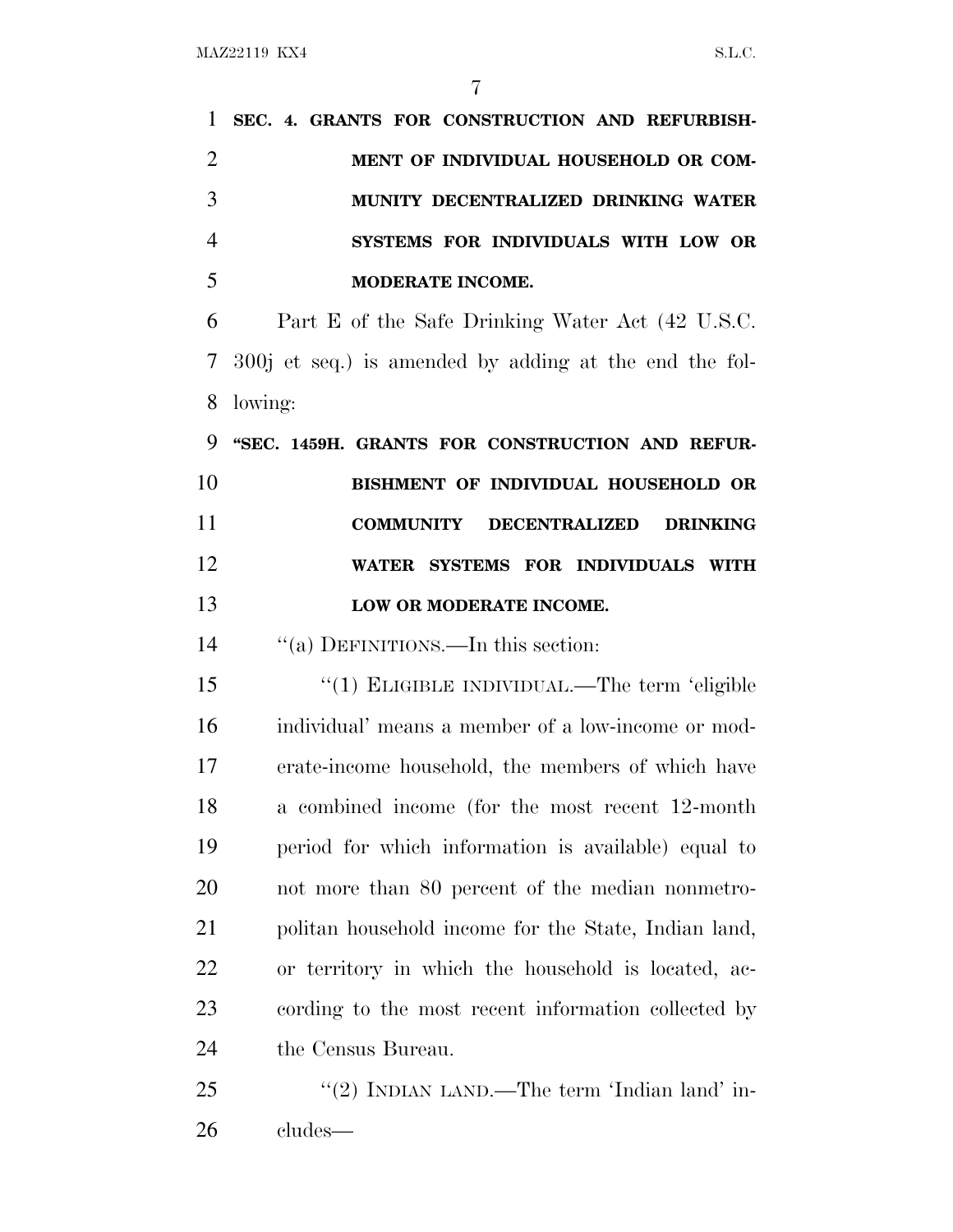| $\mathbf{1}$   | "(A) Indian country (as defined in section             |
|----------------|--------------------------------------------------------|
| $\overline{2}$ | 1151 of title 18, United States Code);                 |
| 3              | "(B) any land in Alaska owned, pursuant                |
| $\overline{4}$ | to the Alaska Native Claims Settlement Act (43)        |
| 5              | U.S.C. $1601$ et seq.), by an Indian tribe that is     |
| 6              | a Native village (as defined in section 3 of that      |
| 7              | Act (43 U.S.C. 1602)) or by a Village Corpora-         |
| 8              | tion (as defined in section 3 of that Act (43)         |
| 9              | U.S.C. $1602$ ) that is associated with an Indian      |
| 10             | tribe;                                                 |
| 11             | " $(C)$ any land on which the seat of a Trib-          |
| 12             | al government (as defined in section 2 of the          |
| 13             | WASH Sector Development Act of 2022) is lo-            |
| 14             | cated; and                                             |
| 15             | "(D) any land that is part of a Tribal des-            |
| 16             | ignated statistical area associated with an In-        |
| 17             | dian tribe, or an Alaska Native village statis-        |
| 18             | tical area associated with an Indian tribe, as         |
| 19             | defined by the Census Bureau for the purposes          |
| 20             | of the most recent decennial census.                   |
| 21             | "(b) GRANT PROGRAM.—                                   |
| 22             | "(1) IN GENERAL.—Subject to the availability           |
| 23             | of appropriations, the Administrator shall establish a |
| 24             | program under which the Administrator shall pro-       |
| 25             | vide grants to private nonprofit organizations for the |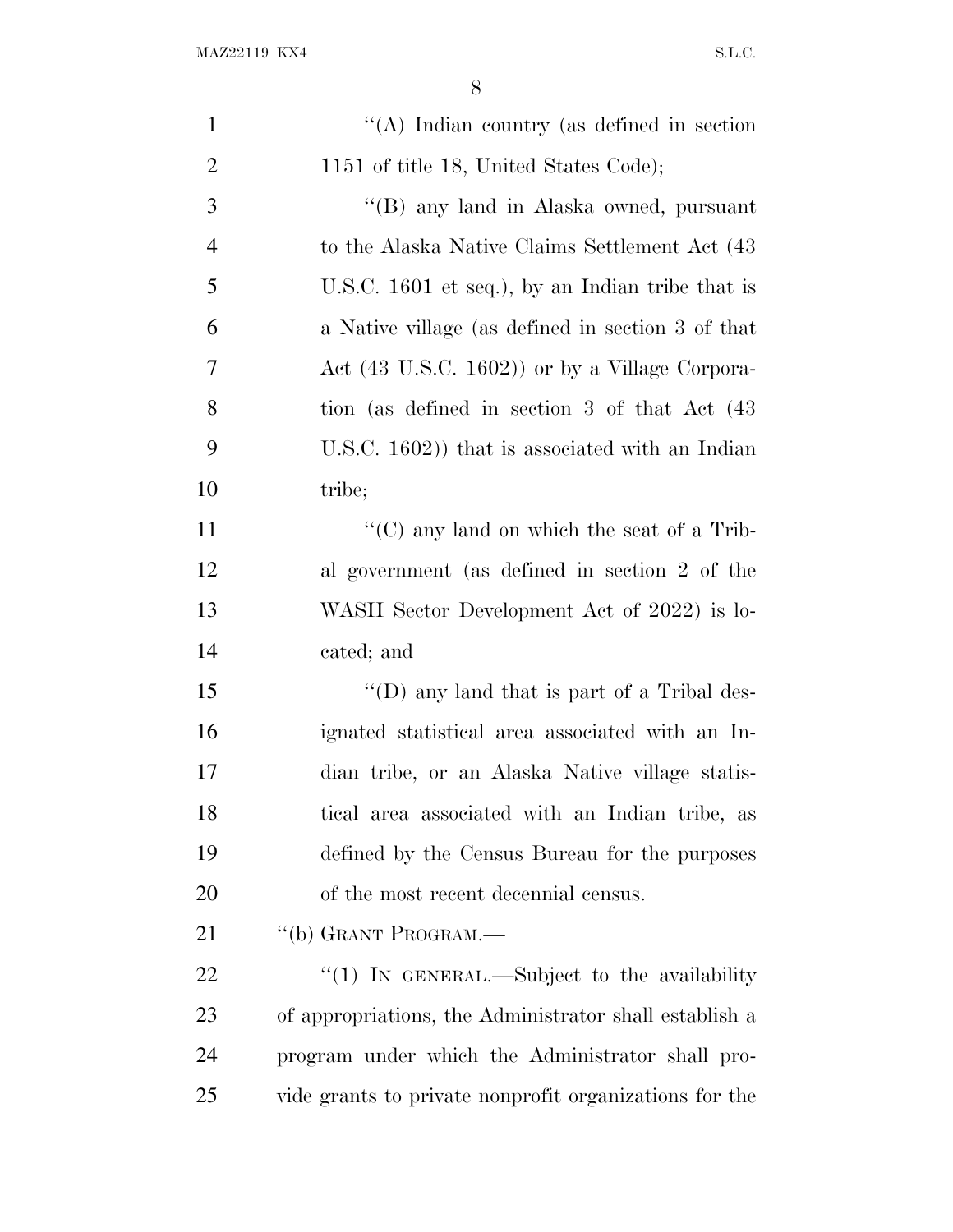| $\mathbf{1}$   | purpose of improving general welfare by providing  |
|----------------|----------------------------------------------------|
| $\overline{2}$ | assistance to eligible individuals—                |
| 3              | $\lq\lq$ for the construction, repair, or re-      |
| $\overline{4}$ | placement of an individual household decentral-    |
| 5              | ized drinking water system;                        |
| 6              | "(B) for the installation of a larger decen-       |
| $\tau$         | tralized drinking water system that is designed    |
| 8              | to provide treatment or drinking water for 2 or    |
| 9              | more households in which eligible individuals re-  |
| 10             | side, if-                                          |
| 11             | "(i) site conditions at the households             |
| 12             | are unsuitable for the installation of an in-      |
| 13             | dividually owned decentralized drinking            |
| 14             | water system;                                      |
| 15             | "(ii) multiple examples of unsuitable              |
| 16             | site conditions exist in close geographic          |
| 17             | proximity to each other; and                       |
| 18             | "(iii) a larger decentralized drinking             |
| 19             | water system could be cost-effectively in-         |
| <b>20</b>      | stalled; or                                        |
| 21             | " $(C)$ for the creation and support of an on-     |
| 22             | site maintenance entity or user association with   |
| 23             | the ability to collect fees to provide for the on- |
| 24             | going operation, maintenance, and replacement      |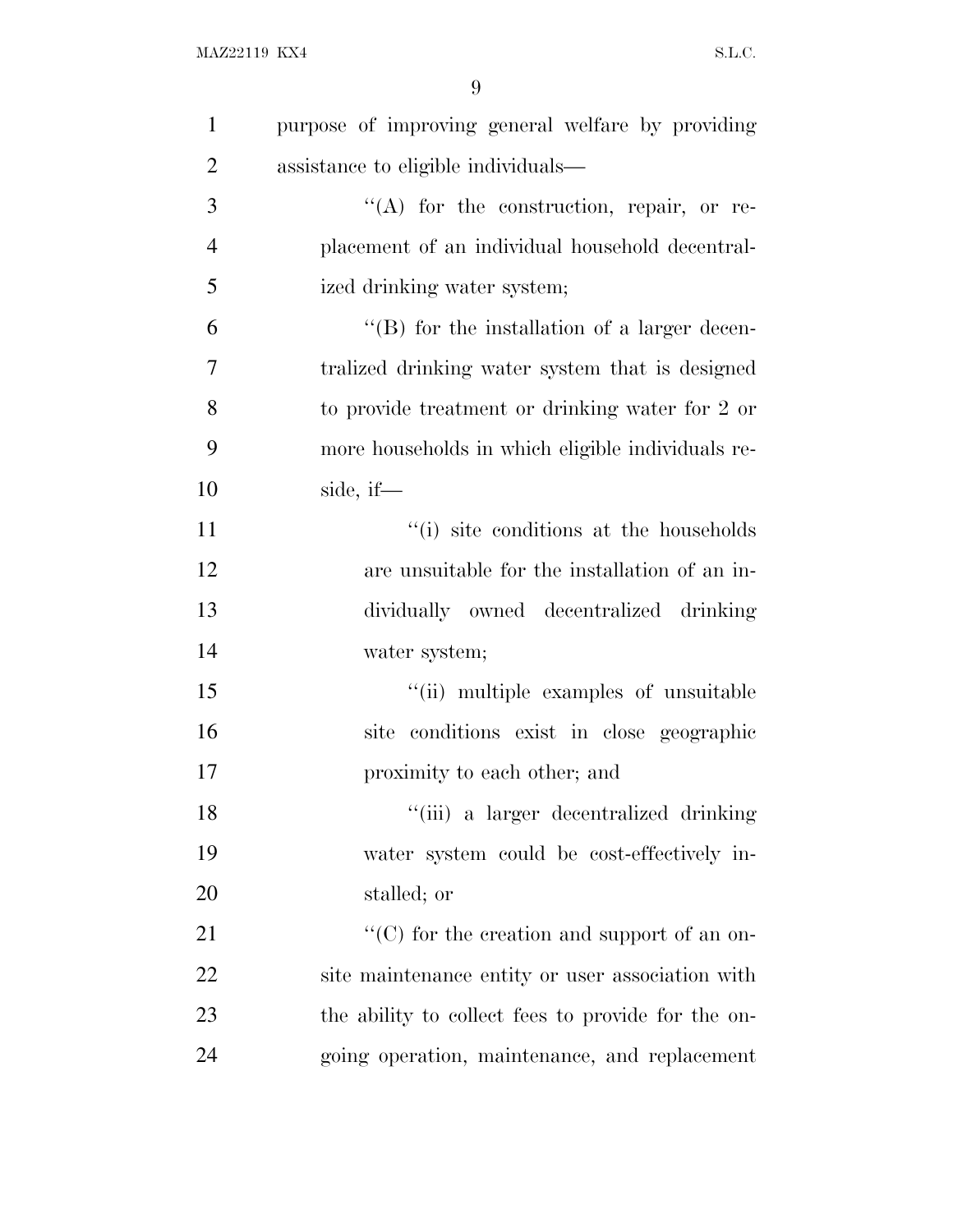| $\mathbf{1}$   | of an installed decentralized drinking water sys-    |
|----------------|------------------------------------------------------|
| $\overline{c}$ | tem.                                                 |
| 3              | "(2) APPLICATION.—To be eligible to receive a        |
| 4              | grant under this subsection, a private nonprofit or- |
| 5              | ganization shall submit to the Administrator an ap-  |
| 6              | plication at such time, in such manner, and con-     |
| 7              | taining such information as the Administrator deter- |
| 8              | mines to be appropriate.                             |
| 9              | "(3) PRIORITY.—In awarding grants under this         |
| 10             | subsection, the Administrator shall give priority to |
| 11             | applicants that—                                     |
| 12             | $\lq\lq$ have demonstrated expertise in work-        |
| 13             | ing with local communities to implement infra-       |
| 14             | structure projects, such as experience pro-          |
| 15             | moting the safe and effective use of household       |
| 16             | decentralized drinking water systems;                |
| 17             | "(B) propose to serve individuals or com-            |
| 18             | munities lacking-                                    |
| 19             | "(i) a safe drinking water system; and               |
| 20             | "(ii) a feasible connection to a reliable            |
| 21             | public water system; and                             |
| 22             | $\cdot$ (C) demonstrate that the decentralized       |
| 23             | drinking water infrastructure to be constructed,     |
| 24             | repaired, or replaced using amounts from a           |
| 25             | grant under this subsection will be operated,        |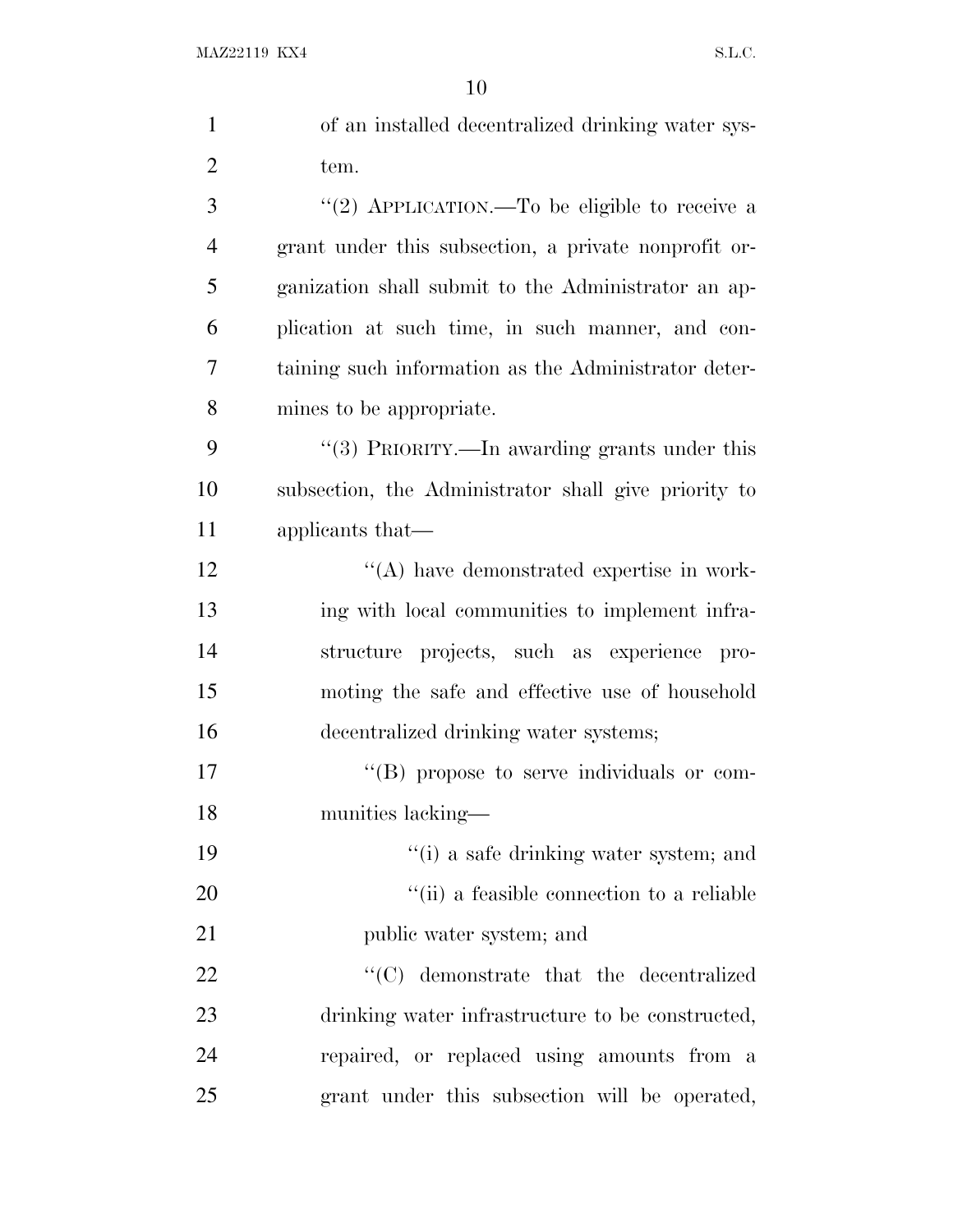| $\mathbf{1}$   | maintained, and replaced by the individuals or            |
|----------------|-----------------------------------------------------------|
| $\overline{2}$ | communities that will use the infrastructure,             |
| 3              | which may be demonstrated through-                        |
| $\overline{4}$ | "(i) a study demonstrating the ability                    |
| 5              | of the individual or community to pay for                 |
| 6              | that operation, maintenance, and replace-                 |
| $\overline{7}$ | ment; or                                                  |
| 8              | "(ii) the creation of an on-site mainte-                  |
| 9              | nance entity or user association with the                 |
| 10             | ability to collect fees to provide for ongoing            |
| 11             | operation, maintenance, and replacement.                  |
| 12             | ADMINISTRATIVE EXPENSES.—A private<br>(4)                 |
| 13             | nonprofit organization may use amounts provided           |
| 14             | under this subsection to pay the administrative ex-       |
| 15             | penses associated with the provision of the services      |
| 16             | described in paragraph (1), as the Administrator de-      |
| 17             | termines to be appropriate.                               |
| 18             | $``(e)$ GRANTS.—                                          |
| 19             | "(1) IN GENERAL.—Subject to paragraph $(2)$ , a           |
| 20             | private nonprofit organization shall use a grant pro-     |
| 21             | vided under subsection (b) for the services described     |
| 22             | in paragraph $(1)$ of that subsection.                    |
| 23             | "(2) APPLICATION.—To be eligible to receive               |
| 24             | the services described in subsection $(b)(1)$ , an eligi- |
| 25             | ble individual shall submit to the private nonprofit      |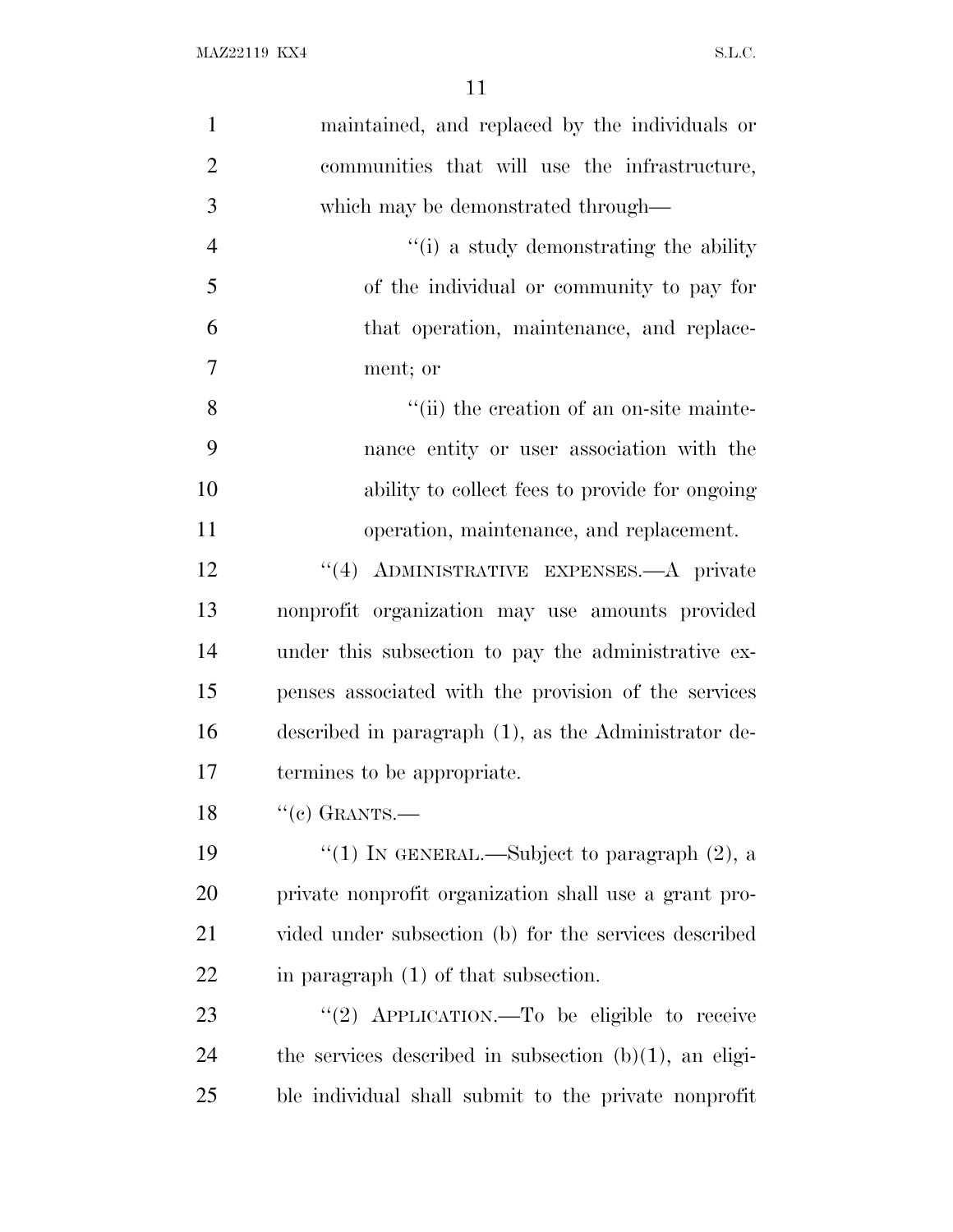| $\mathbf{1}$   | organization serving the area in which the individual      |
|----------------|------------------------------------------------------------|
| $\overline{2}$ | community household decentralized drinking<br><b>or</b>    |
| 3              | water system of the eligible individuals is, or is pro-    |
| $\overline{4}$ | posed to be, located an application at such time, in       |
| 5              | such manner, and containing such information as            |
| 6              | the private nonprofit organization determines to be        |
| 7              | appropriate.                                               |
| 8              | "(3) PRIORITY.—In awarding grants under this               |
| 9              | subsection, a private nonprofit organization shall         |
| 10             | give priority to any eligible individual who does not      |
| 11             | $have-$                                                    |
| 12             | $\lq\lq$ access to a drinking water system;                |
| 13             | and                                                        |
| 14             | "(B) a feasible connection to a reliable                   |
| 15             | public water system.                                       |
| 16             | "(d) REPORT.—Not later than 2 years after the date         |
| 17             | of enactment of this section, the Administrator shall sub- |
| 18             | mit to the Committee on Environment and Public Works       |
| 19             | of the Senate and the Committee on Energy and Com-         |
| 20             | merce of the House of Representatives a report describing  |
| 21             | the recipients of grants under the program under this sec- |
| 22             | tion and the results of the program under this section.    |
| 23             | "(e) AUTHORIZATION OF APPROPRIATIONS.—                     |
| 24             | "(1) IN GENERAL.—There is authorized to be                 |
| 25             | appropriated to the Administrator to carry out this        |